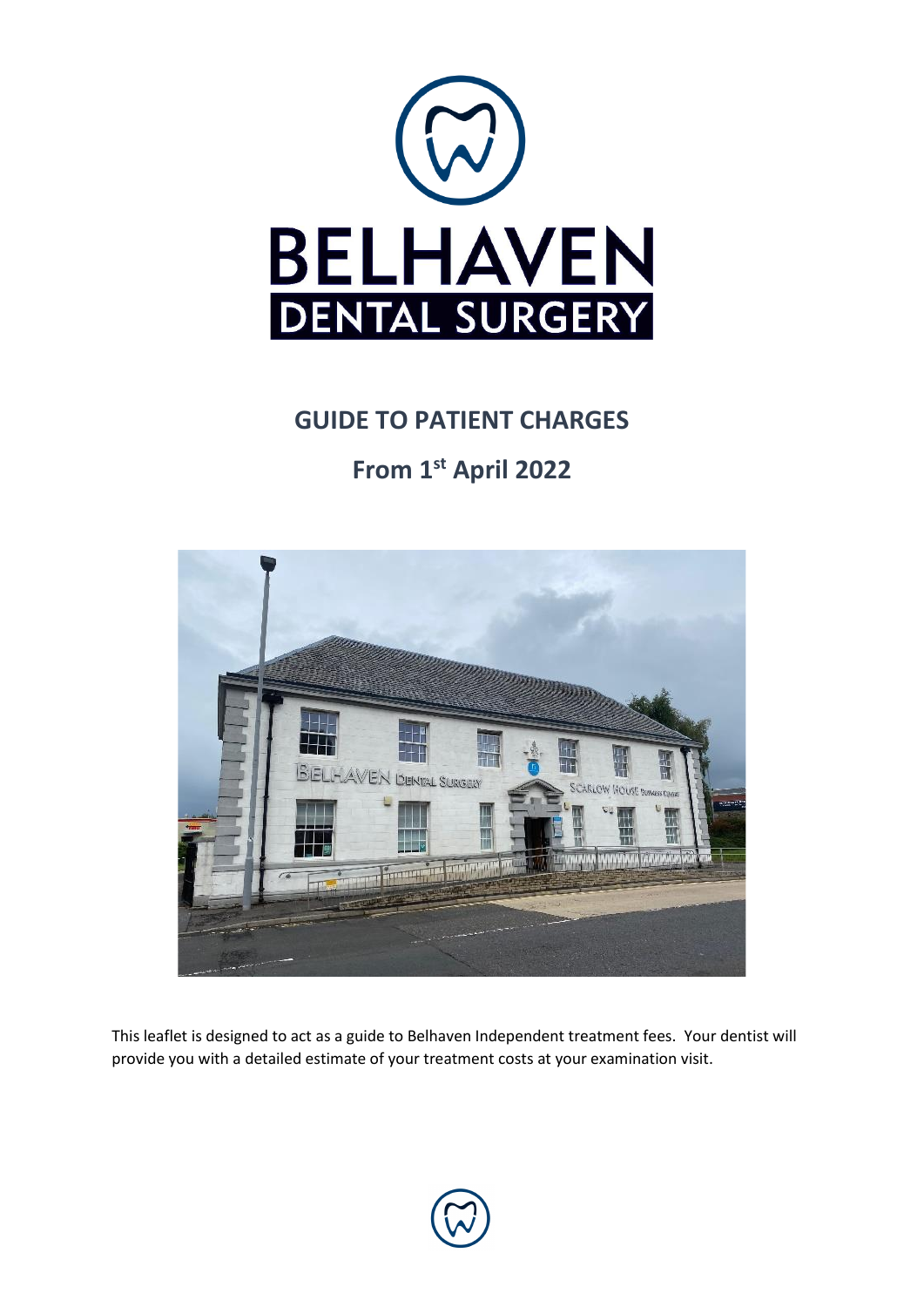| <b>Treatment</b>                        | <b>Independent Fee</b> |  |
|-----------------------------------------|------------------------|--|
| <b>Dental Health Examination</b>        | £35.00                 |  |
| X-Ray (each)                            | £7.50                  |  |
| <b>Extraction</b>                       |                        |  |
| Simple                                  | £65.00                 |  |
| Complex                                 | £90.00                 |  |
| <b>Extended Hygiene Visit</b>           |                        |  |
| 1 visit                                 | £55.00                 |  |
| <b>Fillings</b>                         |                        |  |
| Amalgam (Silver) filling                |                        |  |
| Small                                   | £50.00                 |  |
| Medium                                  | £60.00                 |  |
| Large                                   | £70.00                 |  |
| Composite (white) filling - front tooth | from £85.00            |  |
| Composite (white) filling - back tooth  | from £85.00            |  |
| <b>Root Canal Treatment</b>             | from £175.00           |  |
| <b>Crowns / Bridges / Veneers</b>       |                        |  |
| Crowns                                  |                        |  |
| <b>White Crown</b>                      | from £425.00           |  |
| Post for Crown                          | from £60.00            |  |
| Ceramic White Crown                     | from £425.00           |  |
| Ceramic White Veneer                    | from £425.00           |  |
| Ceramic Bridge (per unit)               | from £425.00           |  |
| <b>Denture</b>                          |                        |  |
| <b>Full Set</b>                         | from £400.00           |  |
| Full Upper or Lower                     | from £275.00           |  |
| Part Denture                            | from £200.00           |  |
| Denture (Metal)                         | from £550.00           |  |
| Sedation (not including treatment)      | from £165              |  |
| <b>Tooth Whitening</b>                  | £275                   |  |
| <b>Gum Shield</b>                       | from £60               |  |
| <b>Adult Teeth Straightening</b>        |                        |  |
| <b>Fixed Clear Braces</b>               | from £2600             |  |
| Aligners                                | from £2800             |  |
|                                         |                        |  |

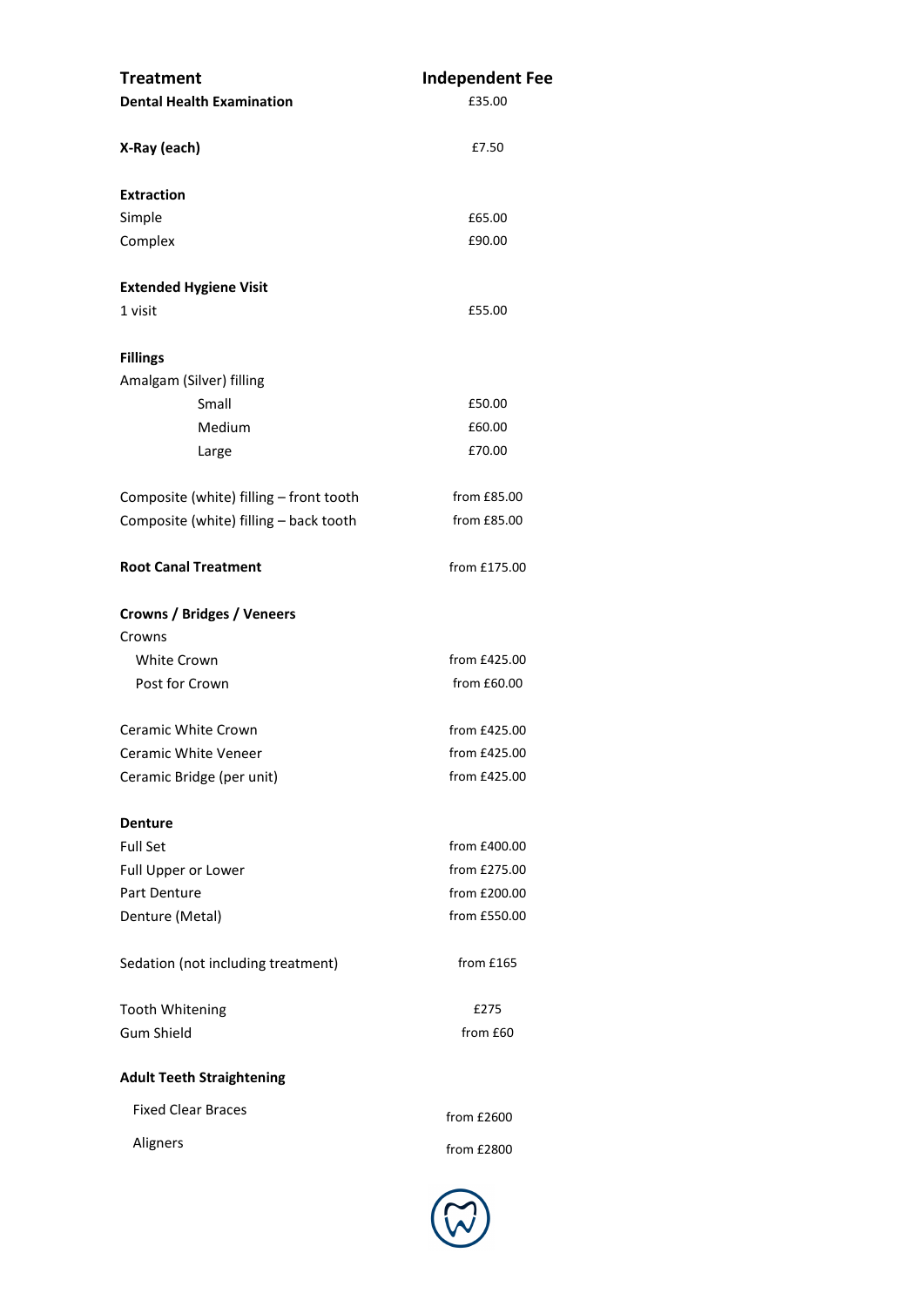#### **Facial Aesthetics**

### Wrinkle/Line Appearance

|                  | 1 Area  | £165      |
|------------------|---------|-----------|
|                  | 2 Areas | £200      |
|                  | 3 Areas | £230      |
| Dermal Fillers   |         | From £200 |
| Lip Augmentation |         | From £200 |

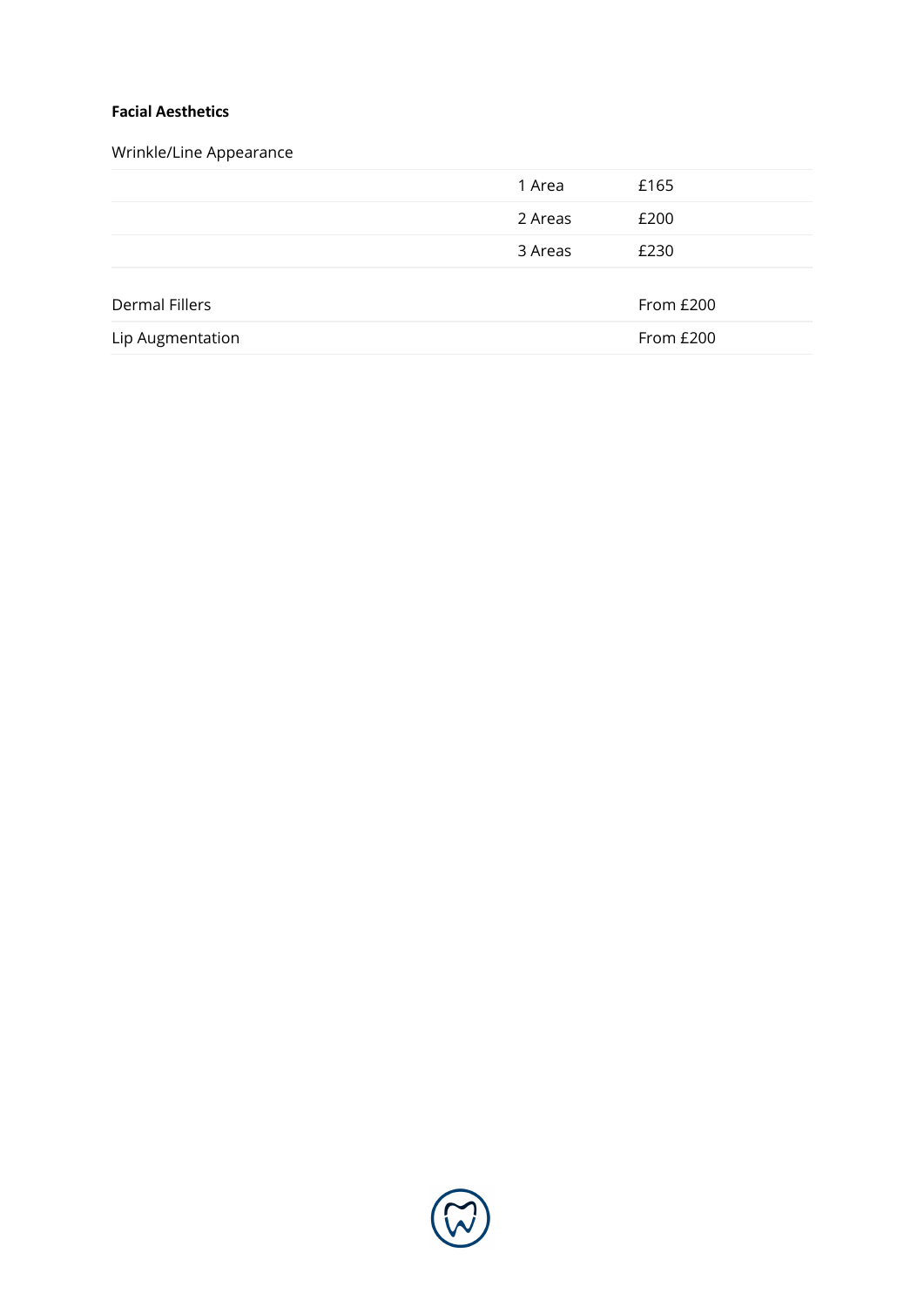## **BELHAVEN DENTAL CARE PLAN**



**dpas** your dental plan

#### **OUR BELHAVEN MEMBERSHIP PLAN**

There are many benefits of being part of a dental care plan. Plan patients are more likely to attend regularly for examinations and hygiene appointments, which means that their dental health is better. As a result, they are less likely to need major dental treatment done, and we can focus on prevention and deal with small issues before they become larger ones.

The individual benefits of the plan to you are

- 2 extensive dental health assessments with your dentist per year
- 2 or 4 hygienist appointments per year

All of these appointments are longer than previously provided under the NHS, allowing more time to discuss your dental health and tailor the treatment to you.

- Priority appointment times As we can only accommodate a certain number of patients on the plan, we will be providing priority appointments to those who sign up, including evening appointments.
- Discount off treatment required. This includes
	- o 15% off tooth coloured fillings
	- o 10% off other treatment (excluding tooth straightening and implants)
	- o 20% off tooth whitening
	- o 10% off facial aesthetics (anti-wrinkle treatment and fillers)
- You also get access to a 24 hour dental helpline, emergency dental cover if you are over 15 miles from the practice (including abroad) and accident cover.

#### **DENTAL PLAN FEES**

There are 2 levels to the plan, depending on how often you would like to see our hygienist.

**Level 1 Plan** – 2 x extensive dental health assessments, including any necessary x-rays 2 x extended hygienist appointments Benefits as detailed above

Fee - £15.50 per month, Total £186.00 per year. There is also a one-off £10.00 administration fee charged by our plan provider DPAS

If you would prefer to be a pay-as-you-go private patient, the comparable cost of 2 dental assessments plus x-rays, and 2 hygienist visits would be £210.00, so you are saving £24.00 by joining the plan, plus you can avail of all the benefits included in the plan.

**Level 2 Plan** - 2 x extensive dental health assessments, including any necessary x-rays 4 x extended hygienist appointments Benefits as detailed above

Fee - £23.50 per month, Total £282.00 per year